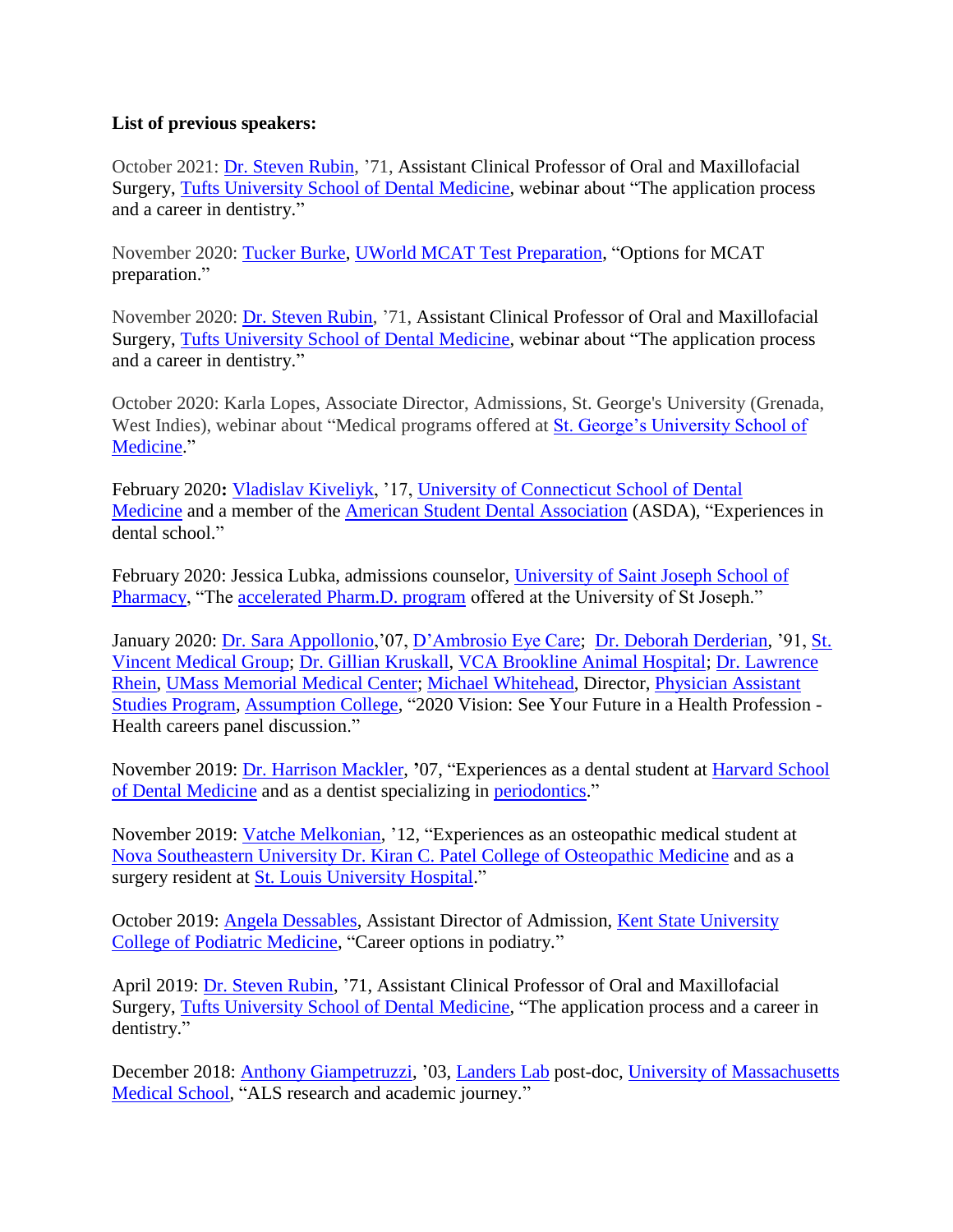November 2018: [Tucker Burke,](https://twitter.com/MCATUWorld) [UWorld MCAT Test Preparation,](https://gradschool.uworld.com/mcat/) "Options for MCAT preparation."

November 2018: [Kate Borho,](https://www.usj.edu/person/kathleen-borho/) Admissions Counselor, [University of Saint Joseph School of](https://www.usj.edu/academics/schools/sppas/pharmacy/)  [Pharmacy,](https://www.usj.edu/academics/schools/sppas/pharmacy/) "Graduate pharmacy programs."

November 2018: [Michael Tutty,](https://events.medcitynews.com/invest/speakers/michael-tutty/) PhD, MHA '96, Group Vice President, Professional Satisfaction and Practice Sustainability, [American Medical Association,](https://www.ama-assn.org/) "Career trajectory and current work at the AMA."

October 2018: [Colton Conrad,](https://www.umassmed.edu/som/admissions/contact-us/student-recruiters/) Student Recruiter, [University of Massachusetts Medical School,](https://www.umassmed.edu/) "Experiences in medical school and the application process."

August 2018: [Matthew George,](https://www.linkedin.com/in/matthew-george-85977393) '15, [Uniformed Services University of the Health Sciences F.](https://www.usuhs.edu/medschool)  [Edward Hebert School of Medicine,](https://www.usuhs.edu/medschool) "Experiences in medical school."

November 2017: Alumni panelists, [Dr. Wendy Bergman,](https://reliantmedicalgroup.org/doctors/wendy-bergman/) '81, Internal Medicine Specialist, [Reliant Medical Group;](https://reliantmedicalgroup.org/) [Dr. Samuel Licciardo,](https://www.umassmed.edu/emed/faculty/samuel-licciardo/) '05, Department of Emergency Medicine, [University of Massachusetts Medical School;](https://www.umassmed.edu/) [John Keilty,](https://decibeltx.com/about-us/leadership/) '91**,** Chief Data Science Officer, [Decibel Therapeutics;](https://decibeltx.com/) [Dr. Kendall Knight,](https://profiles.umassmed.edu/display/132108) '75, Professor of Biochemistry and Molecular Pharmacology & Dean of Admissions for [Graduate School of Biomedical Sciences,](https://www.umassmed.edu/gsbs/) [University](https://www.umassmed.edu/)  [of Massachusetts Medical School;](https://www.umassmed.edu/) [Dr. Steven Rubin,](https://www.zoominfo.com/p/Steven-Rubin/1791878380) '71, Diplomate, [American Board of Oral](https://www.aboms.org/)  [and Maxillofacial Surgery,](https://www.aboms.org/) "Careers in the health and medical fields."

November 2017: [Emilie Ogisu,](http://www.clarkathletics.com/sports/wswimdive/2014-15/bios/ogisu_emilie_29f7) '17, ["Atlantis](https://atlantisglobal.org/) healthcare fellowships abroad."

November 2017: Alumna in Residence Session - [Dr. Rosalia Gallo Coombe](https://www.healthgrades.com/dentist/dr-rosalia-gallo-xgmjn) (dentist), '81, "Experiences and opportunities in dentistry."

March 2017: [Robert Layne,](http://www.umassmed.edu/news/daily-voice/2011/hello-my-name-is----robert-e-layne/) Director of Outreach Programs and Worcester Pipeline Collaborative, [University of Massachusetts Medical School,](http://www.umassmed.edu/) ["UMass Summer Enrichment](http://www.umassmed.edu/sep/)  [Program](http://www.umassmed.edu/sep/) (SEP)."

March 2017: [Megan Healey,](https://www.bu.edu/sph/profile/megan-healey/) PhD, MPH, Clinical Assistant Professor of Epidemiology, [Boston](https://www.bu.edu/sph/)  [University School of Public Health,](https://www.bu.edu/sph/) "Graduate school options in public health."

November 2016: [Dr. Alwyn Rapose,](https://reliantmedicalgroup.org/doctors/alwyn-rapose/) [Reliant Medical Group,](https://reliantmedicalgroup.org/) "Infectious Disease: From Mumps to Zika."

November 2016: [Dr. Andre Panagos,](http://ssmny.com/) '93, [Department of Rehabilitation Medicine,](http://www.med.nyu.edu/biosketch/panaga01) [NYU](http://www.med.nyu.edu/)  [Langone Medical Center,](http://www.med.nyu.edu/) "Q&A networking session."

October 2016: [Todd Soesbe,](http://www.utdallas.edu/nsm/research/airc/faculty_soesbe.htm) PhD, '93, [Radiology Department,](http://www.utsouthwestern.edu/education/medical-school/departments/radiology/) [UT Southwestern Medical](http://profiles.utsouthwestern.edu/profile/56841/todd-soesbe.html)  [Center,](http://profiles.utsouthwestern.edu/profile/56841/todd-soesbe.html) "Opportunities in medical physics."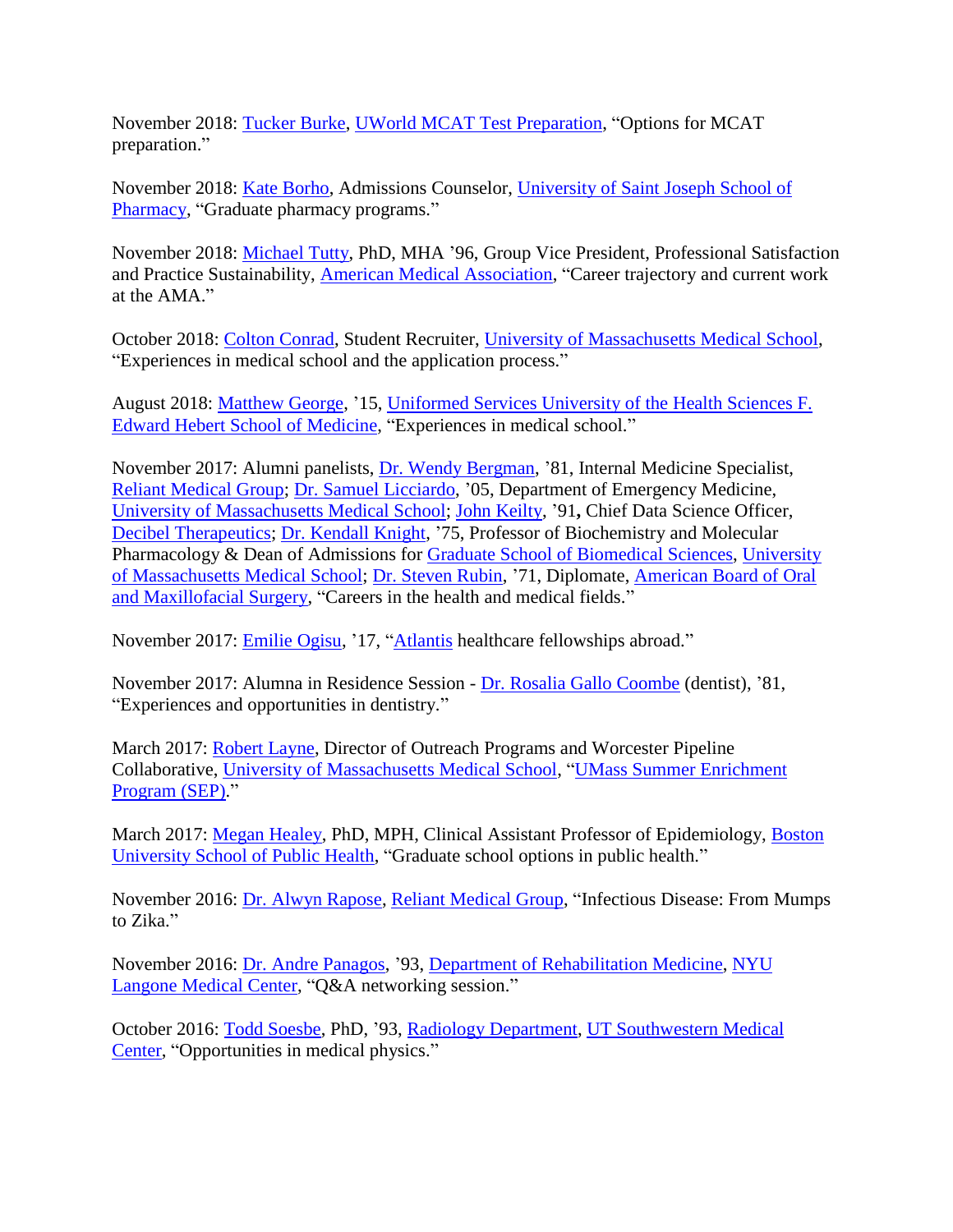October 2016: [Danielle Hermon,](https://www.auamed.org/about/administration/attachment/danielle/) Regional Director of Admissions, [American University of](https://www.auamed.org/)  [Antigua College of Medicine,](https://www.auamed.org/) "Obtaining your medical degree at AUA."

March 2016: [Elizabeth Severson,](https://www.linkedin.com/in/elizabeth-severson-01b4b8a1) '15, [Western University of Health Sciences College of](http://prospective.westernu.edu/osteopathic-nw/welcome-18/)  [Osteopathic Medicine of the Pacific-Northwest,](http://prospective.westernu.edu/osteopathic-nw/welcome-18/) "Experiences in osteopathic medical school."

March 2016: [Dr. Zhen-Qiang Pan,](http://www.mountsinai.org/profiles/zhen-qiang-pan) [Department of Oncological Sciences,](http://icahn.mssm.edu/about/departments/oncological-sciences) [Mount Sinai School of](http://icahn.mssm.edu/)  [Medicine,](http://icahn.mssm.edu/) "Graduate school/medical school options."

March 2016: [Russell Longendorfer,](https://www.healthgrades.com/providers/russell-longendorfer-xynbxsg) '10, [Quinnipiac University School of Health Sciences](https://www.qu.edu/schools/health-sciences/programs/entry-level-masters-physician-assistant.html)  [Physician Assistant \(PA\) Program,](https://www.qu.edu/schools/health-sciences/programs/entry-level-masters-physician-assistant.html) "Experiences in PA school."

February 2016: [Dr. Lynn Eckhert,](https://www.partners.org/Assets/Documents/International/Eckhert_Bio.pdf) Director of Academic Programs at Partners HealthCare [International,](http://www.partners.org/international/Default.aspx) former primary care pediatrician and former Associate Dean for Admissions at University of Massachusetts Medical School, "Experiences in medicine."

October 2015: [Vatche Melkonian,](http://nsuworks.nova.edu/bestill/vol2/iss1/33/) '12, [Nova Southeastern University College of Osteopathic](http://osteopathic.nova.edu/)  [Medicine,](http://osteopathic.nova.edu/) "Experiences as an osteopathic medical student and advice on preparing for the MCAT, applying, and interviewing."

October 2015: [Ford Barnet,](https://whitepages.tufts.edu/ldapentry.cgi?tuftsedutrunk=AC876415DE23E9F246974DA72F053C8F) Admissions Counselor, [Tufts University Cummings School of](http://www.tufts.edu/vet/dvm/admission_criteria.html)  [Veterinary Medicine,](http://www.tufts.edu/vet/dvm/admission_criteria.html) "Opportunities in veterinary medicine."

September 2015: [Angela Dessables,](http://archive.constantcontact.com/fs126/1101854472700/archive/1120440308796.html) Admissions Counselor, [Kent State University College of](https://www.kent.edu/cpm)  [Podiatric Medicine,](https://www.kent.edu/cpm) "Career opportunities in podiatric medicine."

February 2015: [Russell Longendorfer,](https://www.healthgrades.com/providers/russell-longendorfer-xynbxsg) '10, [Quinnipiac University School of Health Sciences](https://www.qu.edu/schools/health-sciences/programs/entry-level-masters-physician-assistant.html)  [Physician Assistant \(PA\) Program,](https://www.qu.edu/schools/health-sciences/programs/entry-level-masters-physician-assistant.html) "Getting into PA school: It takes patients and patience." [PA](http://www.clarku.edu/departments/prehealth/why/docs/PApresentationRL.pptx)  [Presentation](http://www.clarku.edu/departments/prehealth/why/docs/PApresentationRL.pptx) (Click on "PA Presentation" to view his talk.)

November 2014: Alumni in Residence Premedical Session - [Dr. Richard Oshrain](http://www.sddsny.org/richardoshrain) (periodontist), '72, "Experiences in dentistry."

October 2014: [Michelle Grasek,](http://www.nycc.edu/Admissions_team.htm) Admissions Counselor, [New York Chiropractic College,](http://www.nycc.edu/) "Opportunities in chiropractic medicine and acupuncture at New York Chiropractic College."

September 2014: [Alicia Foster,](https://www.facebook.com/alicia.foster.94849) Associate Director of Admissions, [Ross University,](http://www.rossu.edu/) "Medical and veterinary programs offered at Ross University."

March 2014: [Christopher Bell,](https://www.ketchum.edu/about/directory_profile/bell_christopher) Assistant Director of Recruitment, [Keck Graduate Institute](http://www.kgi.edu/) (Claremont, CA), "Postbac, Master's, and PharmD (doctorate in Pharmacy) programs offered at KGI."

November 2013: Alumni in Residence Premedical Session - [Dr. Steven Goldsher](http://www.valleyperio.com/?page_id=590) (dentist), '90 and [Dr. Janet Gordon](https://middlesexhospital.org/find-a-physician/janet-gordon) (emergency medicine doctor), '81, "Experiences in dentistry and emergency medicine."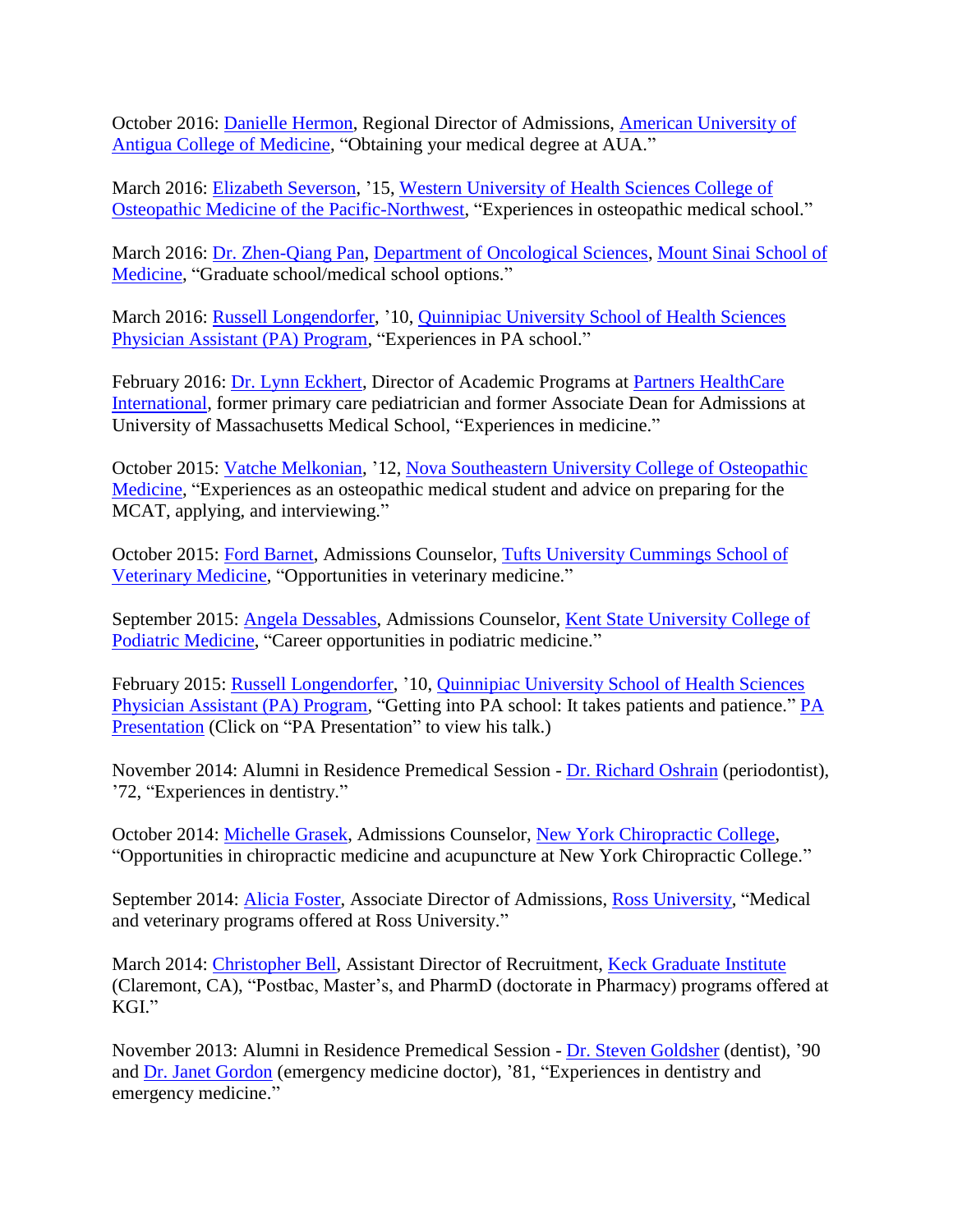October 2013: [Taylor Young,](https://www.doximity.com/pub/taylor-young-md) '00, MA '03, [UMass Medical School,](http://www.umassmed.edu/default/) "Heaven, Hell, and Purgatory: Exploring the Universe of Premed Students."

April 2013: [Yuliya Yakunina,](http://icahn.mssm.edu/research/clinical-trials/health-topics/heart/06-0648) '12, Clinical Research Coordinator I, Cardiology Department, [Icahn School of Medicine at Mount Sinai,](http://icahn.mssm.edu/) "How to use your Clark degree to obtain experience, and eventually a job, in clinical research."

January 2013: Kristen Viola, Assistant Director of Admission for the Northeastern U.S. and Canada at [St. George's University School of Medicine,](http://www.sgu.edu/school-of-medicine/index.html) "MD and other graduate healthcare programs (e.g., veterinary, public health, and nursing) offered at St. George's University" (Grenada, West Indies).

November 2012: Alumni in Residence Premedical Session - [Dr. Peter Stern,](http://thedoctorsinnnj.com/) '84 and [Joyce](http://www.clarku.edu/blog/joyce-greenleaf-85-mba-86)  [Greenleaf,](http://www.clarku.edu/blog/joyce-greenleaf-85-mba-86) '85, MBA '86, "Experiences in emergency medicine and health care policy and administration."

October 2012: [Michael Cole,](https://www.qu.edu/student-resources/directory/staff.66407.html) Director of Admissions for Operations, [Quinnipiac University](https://www.qu.edu/schools/medicine.html)  [Frank H. Netter MD School of Medicine,](https://www.qu.edu/schools/medicine.html) "Introduction to this new medical school in North Haven, CT."

October 2012: Lee Cozzens, Assistant Director of Admission, [Massachusetts College of](http://www.mcphs.edu/)  [Pharmacy and Health Sciences,](http://www.mcphs.edu/) "MCPHS programs in accelerated nursing, physician assistant, physical therapy, pharmacy, and optometry."

September 2012: [Ford Barnet,](https://whitepages.tufts.edu/ldapentry.cgi?tuftsedutrunk=AC876415DE23E9F246974DA72F053C8F) Admissions Counselor, [Tufts University Cummings School of](http://www.tufts.edu/vet/dvm/admission_criteria.html)  [Veterinary Medicine,](http://www.tufts.edu/vet/dvm/admission_criteria.html) "Opportunities in veterinary medicine."

September 2012: Lili Young, Assistant Director for Admissions, [New York College of Podiatric](http://www.nycpm.edu/admission.asp)  [Medicine,](http://www.nycpm.edu/admission.asp) "Opportunities in podiatric medicine."

May 2012: [William Pollack,](https://www.healthgrades.com/dentist/dr-william-pollack-xlnt3) DMD, private practice dentist in Worcester and [Howard Sachs,](https://physicians.umassmemorial.org/details/1825/howard-sachs-internal_medicine-worcester) '81, MD, [University of Massachusetts Medical School,](http://www.umassmed.edu/) "Dentistry or medicine: Which is the most awesome profession?"

April 2012: [Mitchell Cahan,](https://physicians.umassmemorial.org/details/2474/mitchell-cahan-surgery-worcester) MD, FACS, Associate Professor of Surgery, [University of](http://www.umassmed.edu/)  [Massachusetts Medical School,](http://www.umassmed.edu/) "Careers in surgery."

April 2011: Jessica Colangelo, Assistant Director of Admission, [Massachusetts College of](http://www.mcphs.edu/)  [Pharmacy and Health Sciences,](http://www.mcphs.edu/) "Opportunities at MCPHS in pharmacy, physician assistant, and nursing programs and information about new programs being developed."

November 2010: [Dr. Audrey Saftlas,](http://www.public-health.uiowa.edu/people/audrey-saftlas/) '77, Professor of Epidemiology, [University of Iowa](http://www.public-health.uiowa.edu/)  [College of Public Health,](http://www.public-health.uiowa.edu/) "Pathways to becoming an epidemiologist."

October 2010: [Dr. Lewis Goldfrank,](https://nyulangone.org/doctors/1891889150/lewis-r-goldfrank) Chair, [Department of Emergency Medicine,](http://emergency.med.nyu.edu/) [NYU School of](http://school.med.nyu.edu/)  [Medicine;](http://school.med.nyu.edu/) Director, Emergency Medicine, [Bellevue Hospital Center](http://www.nychealthandhospitals.org/bellevue/) and [NYU Medical Center;](http://www.med.nyu.edu/)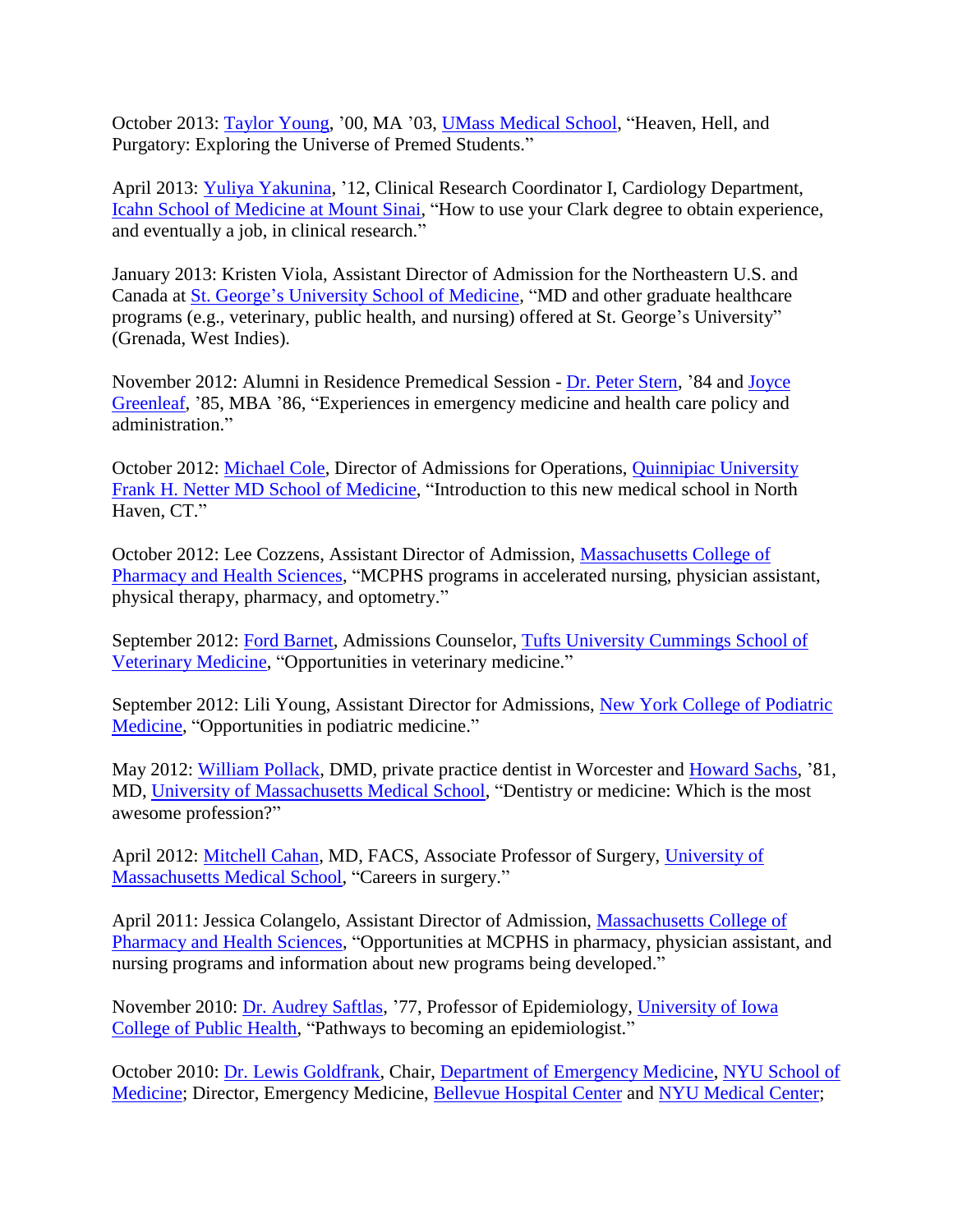Director, [New York City Poison Control Center,](http://www1.nyc.gov/site/doh/health/health-topics/poison-control.page) "The role of a liberal arts education in the training of future physicians."

April 2010: [Brian Godard,](https://www2.clarku.edu/departments/prehealth/why/docs/GodardNECOPPT08-09.ppt) OD; [Samuel Licciardo,](https://www2.clarku.edu/departments/prehealth/why/docs/LicciardoMatulis.ppt) MD; [John Matulis,](https://www2.clarku.edu/departments/prehealth/why/docs/LicciardoMatulis.ppt) DO. Clark Class of 2005 alums discuss preparation for health professional school, their journeys through school, and "does the thrill endure?" (Click on their names to view their PowerPoint presentations.)

January 2010: [Dr. Lawrence Blaszkowsky,](http://www.massgeneral.org/cancer/doctors/doctor.aspx?ID=17523) '86, Medical Director, [Cancer Center](http://www.massgeneral.org/cancer/) Infusion Unit, [Massachusetts General Hospital,](http://www.massgeneral.org/) "Challenges and rewards of treating patients with cancer."

October 2009: Darren Thomas, Associate Director of [Admissions,](http://www.nycpm.edu/admission.asp) [New York College of](http://www.nycpm.edu/)  [Podiatric Medicine,](http://www.nycpm.edu/) "Opportunities in podiatric medicine."

October 2009: Laura Fuller, [Admissions](http://vet.tufts.edu/admissions/contact/) Counselor, [Cummings School of Veterinary Medicine](http://vet.tufts.edu/)  [at Tufts University,](http://vet.tufts.edu/) "How to prepare your Tufts veterinary school and other veterinary school applications."

October 2009: [Dr. Howard Sachs,](https://physicians.umassmemorial.org/details/1825/howard-sachs-internal_medicine-worcester) '81, [UMass Medical School,](http://www.umassmed.edu/) and [William Pollack,](https://www.healthgrades.com/dentist/dr-william-pollack-xlnt3) DMD, private practice dentist in Worcester, "Challenges and rewards of medicine and dentistry."

December 2008: [Dr. Christopher Stille,](http://www.ucdenver.edu/academics/colleges/medicalschool/programs/crisp/about/Pages/Team%20Individual%20Pages/Stille.aspx) pediatric physician; [Dr. Benjamin Nwosu,](https://physicians.umassmemorial.org/details/2362/benjamin-nwosu-diabetes-endocrinology-pediatric_specialty_services-worcester) pediatric endocrinologist; and [Dr. Timothy Gibson,](https://physicians.umassmemorial.org/details/2322/timothy-gibson-hospital_medicine-leominster-worcester) pediatric hospitalist, [UMass Memorial Medical](http://www.umassmemorialhealthcare.org/umass-memorial-medical-center)  [Center,](http://www.umassmemorialhealthcare.org/umass-memorial-medical-center) "Challenges and rewards of being a pediatric physician."

November 2008: [Dr. Jaimee DeMone,](https://www.whcma.com/our-doctors/dr-jaimee-a-demone/) '00, [Women's Health of Central Massachusetts,](http://www.whcma.com/) "Challenges and rewards of being an OB/GYN physician."

October 2008: Jeanne DiPretoro, Associate Director of [Admissions,](https://medical.rossu.edu/admissions.html) [Ross University School of](https://medical.rossu.edu/)  [Medicine,](https://medical.rossu.edu/) "Overview of Ross University School of Medicine and [Ross University School of](https://veterinary.rossu.edu/)  [Veterinary Medicine.](https://veterinary.rossu.edu/)"

March 2008: [Kimberly LeBlanc,](https://www.umassmed.edu/cellbio/news/2011/september/kim-leblanc-defends-phd-dissertation/) '05, [University of Massachusetts Medical School,](http://www.umassmed.edu/) ["MD/PhD](http://www.umassmed.edu/mdphd/index.aspx)  [Program](http://www.umassmed.edu/mdphd/index.aspx) at UMMS" and [Karen Lawton,](http://www.umassmed.edu/som/admissions/office_staff.aspx) Director of [Admissions](http://www.umassmed.edu/som/admissions/) at [University of Massachusetts](http://www.umassmed.edu/)  [Medical School,](http://www.umassmed.edu/) "Admission Requirements at UMMS."

February 2008: [Dr. Sanjeev Goyal,](http://health.usnews.com/doctors/sanjeev-goyal-27452) [St. Vincent Hospital,](https://www.stvincenthospital.com/) [Cardiology Department,](http://www.stvincentmedgroup.com/our-specialties/cardiology) "Technological developments in cardiac electrophysiology."

December 2007: [Dr. Sarah McGee,](http://profiles.umassmed.edu/Profiles/display/132948) [UMass Medical School,](http://www.umassmed.edu/) [Division of Geriatric Medicine,](https://www.umassmed.edu/geriatrics/) "Challenges and rewards of practicing in the field of geriatric medicine."

October 2007: [Dr. Howard Sachs,](https://physicians.umassmemorial.org/details/1825/howard-sachs-internal_medicine-worcester) '81, [UMass Medical School,](http://www.umassmed.edu/) and [William Pollack,](https://www.healthgrades.com/dentist/dr-william-pollack-xlnt3) DMD, private practice dentist in Worcester, "Challenges and rewards of medicine and dentistry."

March 2007: [Dr. Christy Stine,](https://physicians.umassmemorial.org/details/2522/christy-stine-neurology-pediatric_specialty_services-northborough-worcester) [UMass Memorial Medical Center,](http://www.umassmemorialhealthcare.org/umass-memorial-medical-center) "Challenges and rewards in pediatrics-neurology."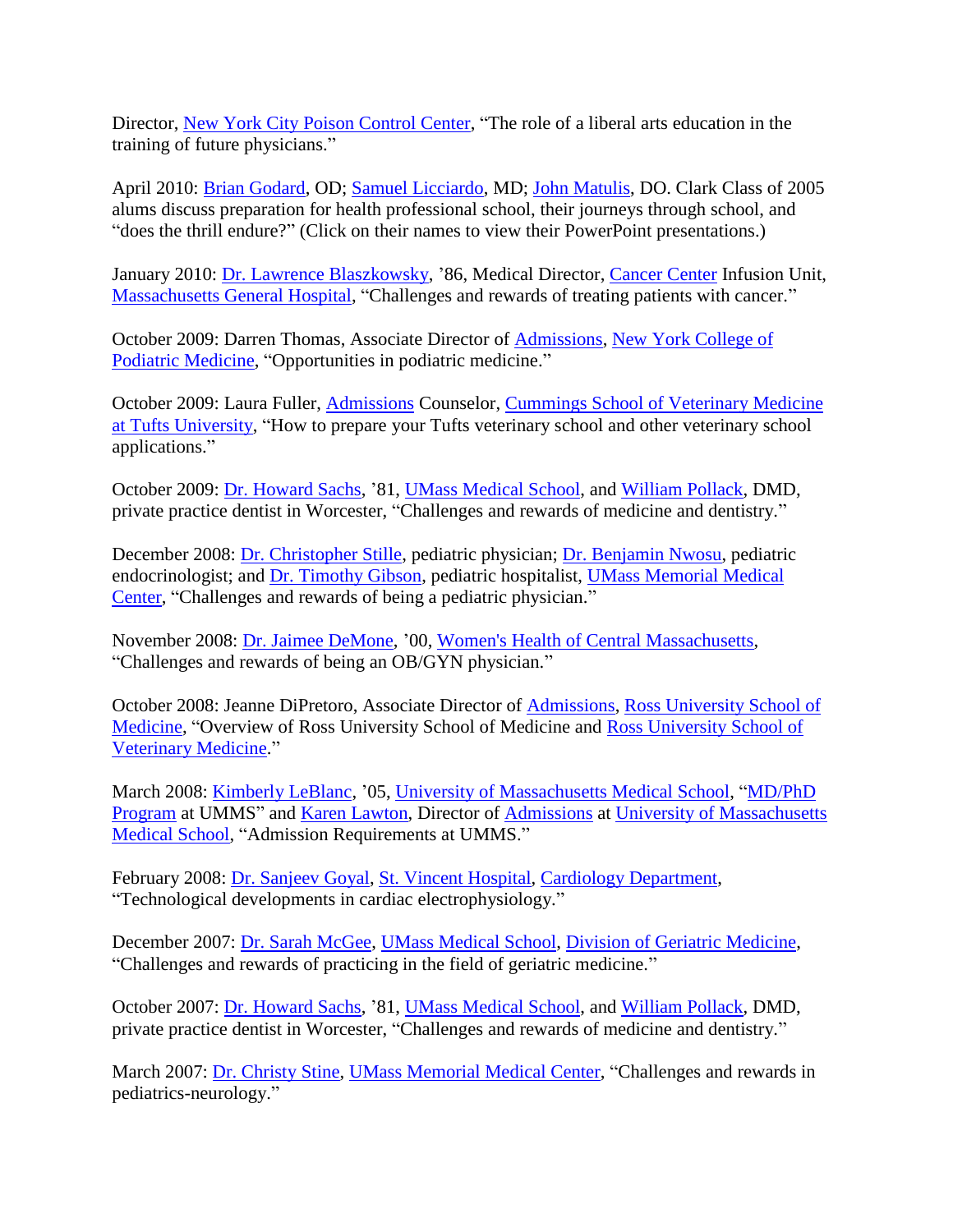February 2007: [Dr. Tiffany Moore-Simas,](https://physicians.umassmemorial.org/details/2393/tiffany-moore_simas-gynecology-obstetrics_and_gynecology-worcester) '96, [UMass Memorial Medical Center,](http://www.umassmemorialhealthcare.org/umass-memorial-medical-center) "Challenges and opportunities in obstetrics and gynecology."

November 2006: [Dr. Octavio Diaz,](https://www.healthgrades.com/physician/dr-octavio-diaz-ynqjs) Chief of [Emergency Medicine,](https://www.healthgrades.com/group-directory/ma-massachusetts/worcester/saint-vincent-hospital-department-of-emergency-medicine-wn3df) and Jacquelyn Calcia, Director of [Volunteer](http://www.stvincenthospital.com/healthcare-professionals/join-our-team/volunteer-opportunities) Services, [St. Vincent Hospital,](http://www.stvincenthospital.com/) "Emergency medicine and Clark's volunteer/shadowing program at St. Vincent Hospital."

October 2006: [Kimberly LeBlanc,](https://www.umassmed.edu/cellbio/news/2011/september/kim-leblanc-defends-phd-dissertation/) '05, [University of Massachusetts Medical School,](http://www.umassmed.edu/) "New mentoring program at University of Massachusetts Medical School for local college students interested in medicine."

March 2006: [Julia Crawford,](https://www.doximity.com/pub/julia-crawford-md-782c) '03, [Tufts University School of Medicine,](http://medicine.tufts.edu/) and [Kimberly LeBlanc,](https://www.umassmed.edu/cellbio/news/2011/september/kim-leblanc-defends-phd-dissertation/) '05, [University of Massachusetts Medical School,](http://www.umassmed.edu/) "Life as a medical student."

February 2006: [Dr. Okike N. Okike,](http://health.usnews.com/doctors/okike-okike-223022) Professor of Surgery at [UMass Memorial Medical Center,](http://www.umassmemorialhealthcare.org/umass-memorial-medical-center) "Surgery as a possible career in medicine."

December 2005: [Dr. David Fields,](https://doctor.webmd.com/doctor/david-fields-md-488a1e59-4720-4f7b-9751-531488b06be4-overview) Clinical Chief, Division of Geriatric Medicine, [UMass](http://www.umassmemorialhealthcare.org/umass-memorial-medical-center)  [Memorial Medical Center,](http://www.umassmemorialhealthcare.org/umass-memorial-medical-center) "Living life fully: How medical care changes for those over 75 years of age."

November 2005: [Dr. Phillip Fournier,](https://physicians.umassmemorial.org/details/1872/phillip-fournier-family_medicine-worcester) Medical Director in the Department of Family Medicine and Community Health, [UMass Memorial Medical Center,](http://www.umassmemorialhealthcare.org/umass-memorial-medical-center) "Finding ways to practice family medicine."

September 2005: [Dr. Robert Russell,](https://www.paloaltou.edu/faculty/robert-russell) [Department of Pediatrics,](https://www.mcw.edu/Pediatrics.htm) [Medical College of Wisconsin,](https://www.mcw.edu/MCW) "Humanism, medicalization, and the eclipse of empathy in modern medicine?"

March 2005: [Dr. John Paraskos,](https://profiles.umassmed.edu/display/133244) Associate Dean for Admissions, [University of Massachusetts](http://www.umassmed.edu/)  [Medical School,](http://www.umassmed.edu/) "Preparing for medical school admissions."

February 2005: [Dr. Octavio Diaz,](https://www.healthgrades.com/physician/dr-octavio-diaz-ynqjs) Chief of [Emergency Medicine,](https://www.healthgrades.com/group-directory/ma-massachusetts/worcester/saint-vincent-hospital-department-of-emergency-medicine-wn3df) and Nancy Pedersen-Gac, Head of the [Volunteer](http://www.stvincenthospital.com/healthcare-professionals/join-our-team/volunteer-opportunities) Office, [St. Vincent Hospital,](http://www.stvincenthospital.com/) "Emergency medicine: The challenges ahead."

December 2004: [Dr. Benjamin Nwosu,](https://physicians.umassmemorial.org/details/2362/benjamin-nwosu-diabetes-endocrinology-pediatric_specialty_services-worcester) pediatric endocrinologist; [Dr. Timothy Gibson,](https://physicians.umassmemorial.org/details/2322/timothy-gibson-hospital_medicine-leominster-worcester) pediatric hospitalist; and [Dr. Christopher Stille,](http://www.ucdenver.edu/academics/colleges/medicalschool/programs/crisp/about/Pages/Team%20Individual%20Pages/Stille.aspx) pediatric physician, [UMass Memorial Medical Center,](http://www.umassmemorialhealthcare.org/umass-memorial-medical-center) "What on earth am I getting myself into (but how can I have the most fun doing it)?"

November 2004: [Dr. Susan Zweizig](https://physicians.umassmemorial.org/details/1901/susan-zweizig-cancer-gynecology-obstetrics_and_gynecology-oncology-worcester) and [Dr. Ellen Delpapa,](https://physicians.umassmemorial.org/details/1811/ellen-delpapa-obstetrics_and_gynecology-charlton-leominster-southbridge-worcester) Department of Obstetrics and Gynecology, [UMass Memorial Medical Center,](http://www.umassmemorialhealthcare.org/umass-memorial-medical-center) "Medical issues related to the beginning of life."

October 2004: Elizabeth Regan, Recruitment Officer, [Temple University School of Podiatric](https://podiatry.temple.edu/)  [Medicine,](https://podiatry.temple.edu/) "Opportunities in podiatric medicine."